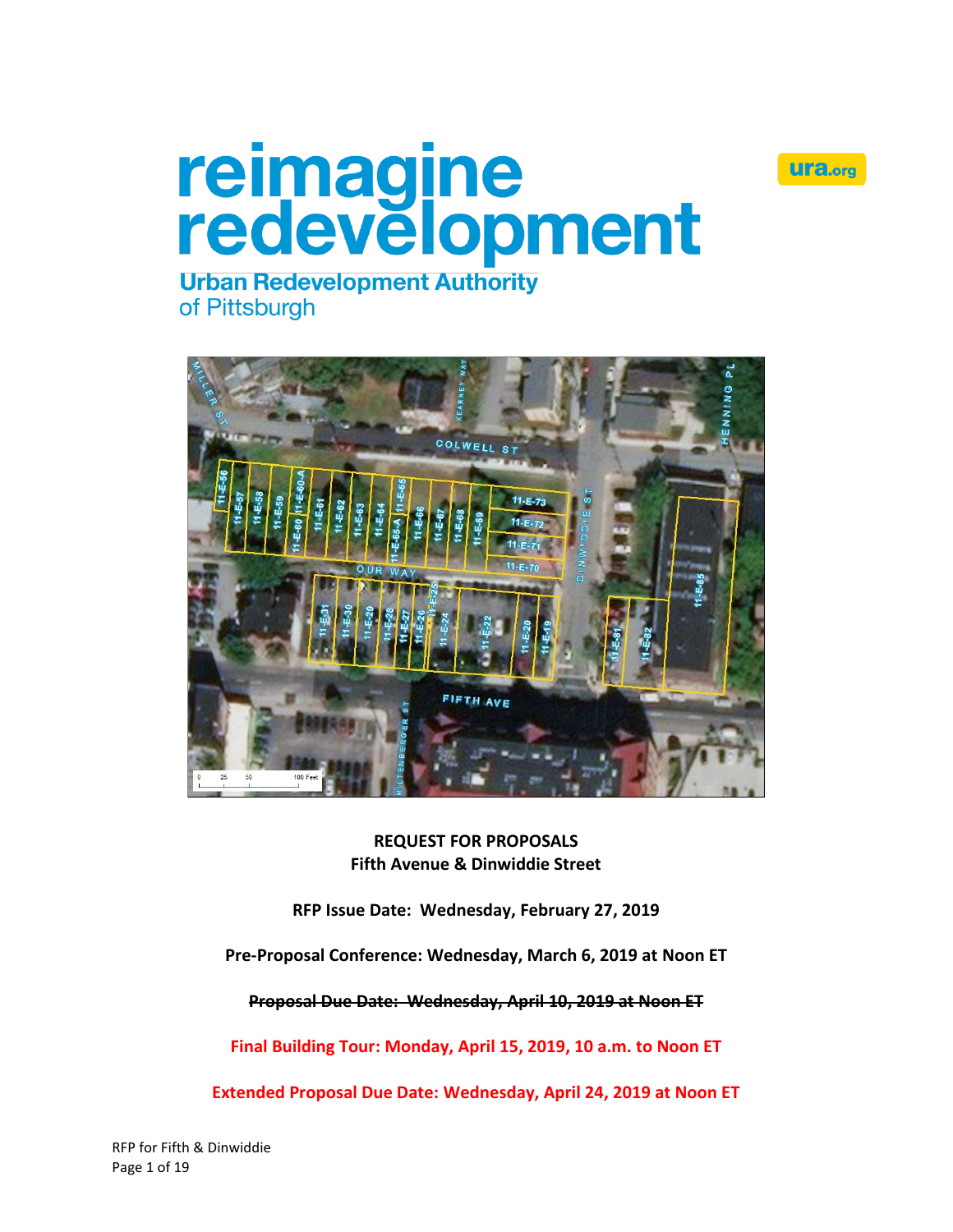## **URBAN REDEVELOPMENT AUTHORITY OF PITTSBURGH REQUEST FOR PROPOSALS (RFP) Fifth Avenue & Dinwiddie Street**

#### **1. OBJECTIVE**

The Urban Redevelopment Authority of Pittsburgh (URA) is requesting proposals from redevelopers and/or redevelopment teams (Redeveloper(s)) to purchase and redevelop a combination of 31 URA-owned, and three (3) publicly-owned sites at the corner of Fifth Avenue and Dinwiddie Street in the Uptown area of the City of Pittsburgh (City). The goal of this RFP is to implement the community supported vision as identified in the 2017 EcoInnovation District (EID) Plan included as Exhibit "A." Interested Redevelopers should familiarize themselves with the concepts and principles of this plan. Any future redevelopment should reflect these concepts.

## **2. TENTATIVE SCHEDULE**

A tentative schedule for the proposal selection process is below. Redevelopers must be available for the following meetings, interviews and deadlines.

| <b>RFP Issue Date</b>                         | Wednesday, February 27, 2019                                                          |  |  |
|-----------------------------------------------|---------------------------------------------------------------------------------------|--|--|
| Pre-Proposal Conference*                      | Wednesday, March 6, 2019, Noon-2 p.m. ET                                              |  |  |
| <b>Proposal Due Date</b>                      | <del>Wednesday, April 10, 2019 at Noon ET</del>                                       |  |  |
| <b>FINAL BUILDING TOUR</b>                    | Monday, April 15, 2019, 10 a.m. to Noon ET<br>1807 Fifth Avenue, Pittsburgh, PA 15219 |  |  |
| <b>EXTENDED PROPOSAL DUE DATE</b>             | Wednesday, April 24, 2019 at Noon ET                                                  |  |  |
| Community Meeting with Developer<br>Shortlist | Week of May 13, 2019                                                                  |  |  |
| Interviews with Potential Redevelopers        | Week of June 3, 2019                                                                  |  |  |
| URA Board Meeting                             | Thursday, July 11, 2019                                                               |  |  |

\* Interested Redevelopers should plan to attend the pre-proposal conference, as private appointments will not be scheduled. The meeting location for the pre-proposal conference will be at 1807 Fifth Avenue, Pittsburgh, PA 15219, currently used as the City's Department of Public Works warehouse. Representatives from the URA and City will be available. Please RSVP your attendance to Claren Healey, [chealey@ura.org.](mailto:chealey@ura.org)

## **3. SITE INFORMATION**

**Parcel List:** See Exhibit "B"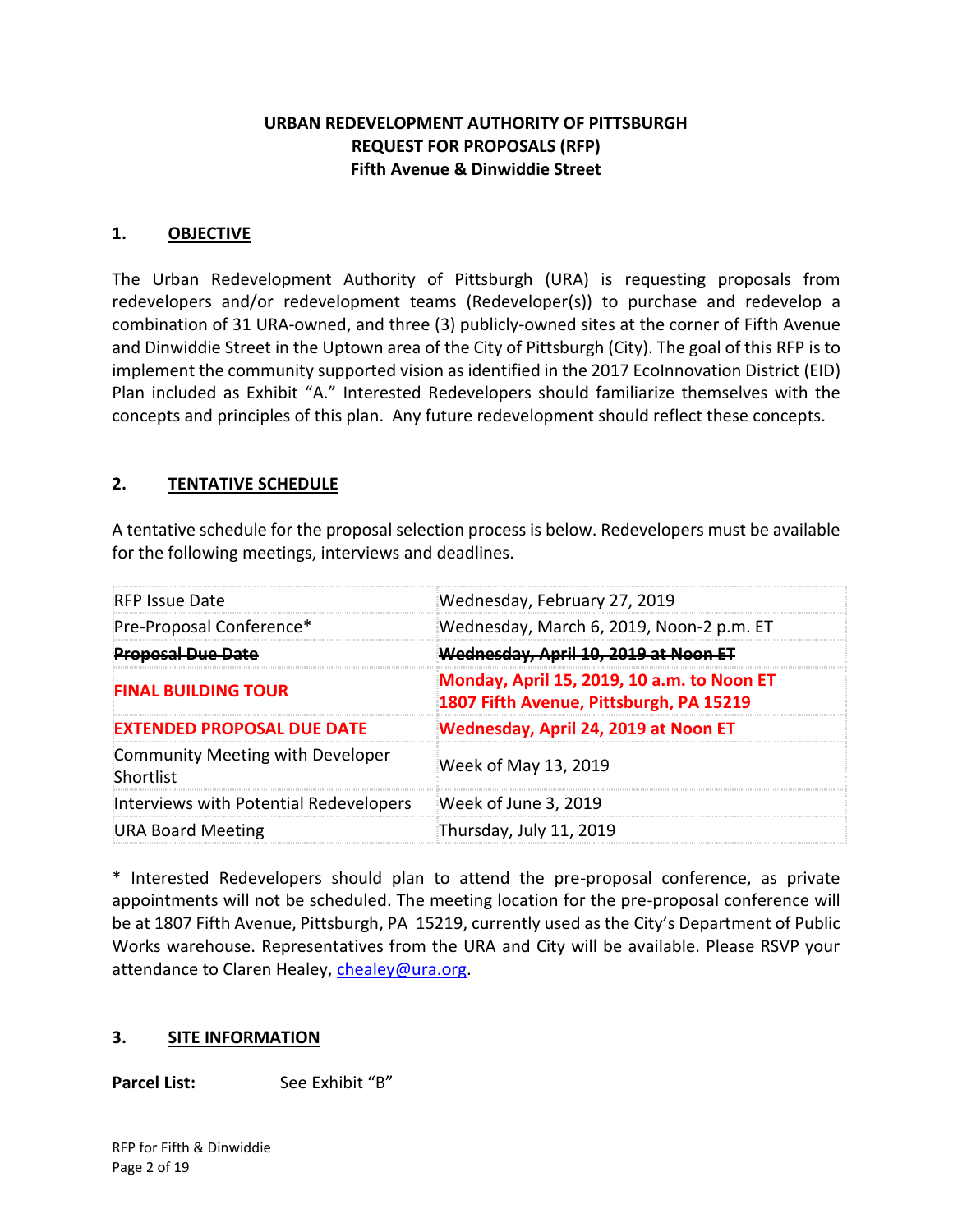| <b>Sales Price:</b>      | Appraised value as of 1/19/2019: \$2,410,000                                                       |
|--------------------------|----------------------------------------------------------------------------------------------------|
| <b>Preferred Reuse:</b>  | See "Community Desires for Site" beginning on page 7                                               |
| Zoning:                  | UPR-A – Uptown Public Realm Mixed-Use Urban Core<br>UPR-B - Uptown Public Realm - Residential Core |
| Councilperson:           | R. Daniel Lavelle                                                                                  |
| <b>Council District:</b> | 6th                                                                                                |
| Location:                | Fifth Avenue and Dinwiddie Street<br>3 <sup>rd</sup> Ward, City of Pittsburgh                      |

## **4. BACKGROUND**

The URA is the economic development agency for the City, committed to creating jobs, expanding the City's tax base, and improving the vitality of businesses and neighborhoods within the City. Incorporated in 1946 as one of the first redevelopment authorities in the United States, the URA achieves this mission by assembling, preparing, and conveying sites for major mixed-use developments and by providing a portfolio of programs that include financing for business location, relocation, and expansion, housing construction and rehabilitation, and home purchases and improvements, among many others. The URA conducts these activities using unique powers granted by the Commonwealth's Urban Redevelopment Law to deploy and attach conditions to the use of public subsidy and the disposition of publicly-owned land. The URA is committed to equitable development and incorporates best practices for equity and inclusion into the URA's internal and external policies and activities.

The URA is a legal entity separate and distinct from the City. The URA works closely with the City in fulfilling its redevelopment mission. Additional information regarding the URA may be found on the URA's website at [www.ura.org.](https://www.ura.org/)

## **Planning background**

The Uptown area is located between the second and third largest employment centers in Pennsylvania - Downtown Pittsburgh with 153,224 jobs and Oakland with 79,896 jobs. With significant growth in surrounding areas, prices in Uptown and real estate speculation have grown over the last 30 years. In the last decade, investments by major institutions and the work of community nonprofits have helped to attract new housing and businesses. For these reasons, Uptown presents unparalleled opportunities to encourage investment that supports new and growing businesses as well as residents. In 2011, the City and Port Authority announced plans for a Bus Rapid Transit (BRT) system that would connect Downtown and Oakland through Uptown.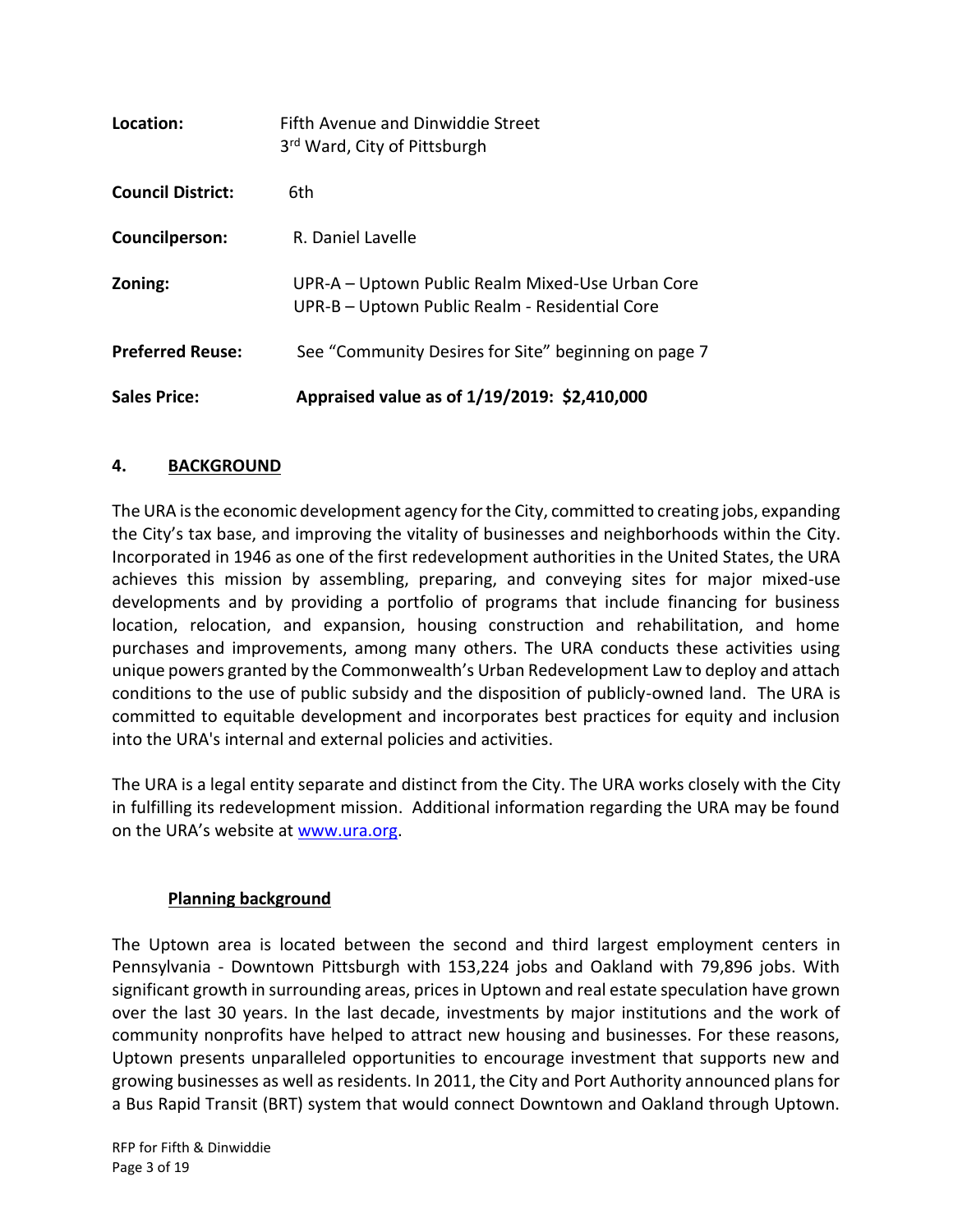The first step in this process was the creation of a community plan, the Uptown/West Oakland EcoInnovation District (EID) Plan, to establish a vision for equitable and sustainable development in the Uptown area as a result of the public and private investments.

The resulting EID is a groundbreaking initiative that combines the goals of both EcoDistricts and Innovation Districts that have helped to positively transform communities across the country. Following a two-year planning process that involved residents, community groups and institutions from Uptown and surrounding areas, the City adopted the plan in September of 2017.

The plan is broken into four (4) chapters with strategies to preserve and strengthen the existing community; encourage balanced, equitable and green development; provide choice in mobility; and invest in sustainable infrastructure. The new plan recasts Boulevard of the Allies as Uptown's riverfront by returning the highway back to the leafy boulevard envisioned when it was originally built. Fifth and Forbes are invigorated by a new Bus Rapid Transit system and all the safety and livability improvements that come with it. The plan also builds on the wisdom of previous efforts such as the 2007 Greenprint Plan that sought to reconnect Uptown and the Hill District while providing residents with a healthy and natural escape from the City. The plan doesn't just propose new energy efficient buildings, infrastructure and livability improvements, but also the workforce development programs needed for residents to play an active role in bringing these things to their neighborhood.

During the planning process, focus groups with developers and community meetings confirmed that the City's existing land use regulations were limiting development and that part of the plan's vision for a green and equitable neighborhood could be realized if innovative new tools were introduced into the City's Zoning Code. Planners at the Department of City Planning looked to national best practices and the p4 Collaboration between the City and the Heinz Foundation to craft a new Uptown Public Realm District and Performance Points System. The Performance Points System allows developers to take advantage of height bonuses if they provide affordable housing, build energy efficient structures, generate power renewably or connect to district energy systems, manage stormwater with Green Infrastructure, rehabilitate older buildings, or build new buildings that match the district's historic character  $-$  all goals of the EID Plan. City Council adopted these new regulations into the City's Zoning Code in December of 2017. Potential district growth was modeled as part of the planning process and is presented in the table below.

|                            | Today             | <b>Tomorrow</b>                                                                           |
|----------------------------|-------------------|-------------------------------------------------------------------------------------------|
| <b>Commercial space</b>    | 300,500 sf vacant | 300,500 sf rehabilitated<br>180,000 sf new ground floor<br>360,000 sf new office/research |
| Open space                 | 4.8 acres         | 15.06 acres                                                                               |
| On- and off-street parking | $7,300$ spaces    | 7,300 spaces                                                                              |

Potential Uptown District Growth based on New Plan and Zoning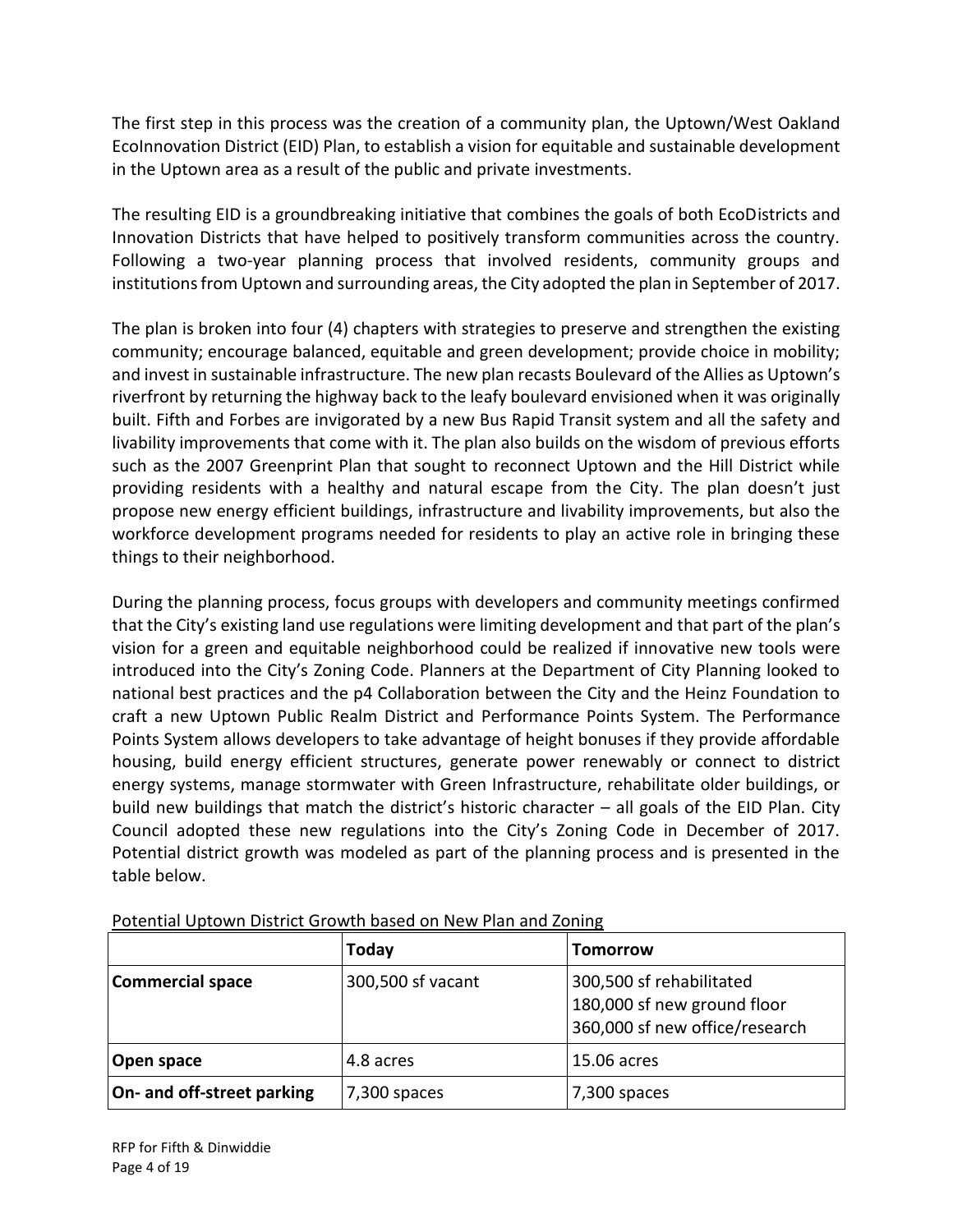| Note: New buildings are not      |
|----------------------------------|
| required to build parking in the |
| Uptown Public Realm District.    |

|                                                | 2018<br><b>EST</b> | 2019<br><b>PROJECTION</b> | <b>NOTES</b>                                                                                                 |
|------------------------------------------------|--------------------|---------------------------|--------------------------------------------------------------------------------------------------------------|
| All Housing Units in Uptown-2018<br>Est.       | 880                | 1,045                     | * 106 city's edge, 35 Medco, 8<br>Moultrie, 10 Uptown<br>preservation, 5 market rehabs,<br>1 Bethlehem Haven |
| <b>Beds</b> (Transitional & Emergency)         | 172                | 192                       | *20 new beds from Bethlehem<br>Haven                                                                         |
| <b>Total Permanent Affordable Units</b>        | 185                | 260                       | * 75 new units for City's Edge                                                                               |
| % Subsidized Affordable Units                  | 21.0%              | 24.9%                     |                                                                                                              |
| <b>Total Population in Uptown-2018</b><br>Est. | 1,435              | 1,739                     |                                                                                                              |
| % of Residents in Affordable<br>Units          | 22.3%              | 25.9%                     |                                                                                                              |
| % of Residents in Affordable<br>Units & Beds   | 34.2%              | 36.9%                     |                                                                                                              |
| % Percentage African American                  | 53.1%              | 53.6%                     |                                                                                                              |

From November 2017 through January 2018, the Department of City Planning and the URA collaborated on a community design charrette for the publicly-owned properties that comprise the development site for this RFP. Teams of residents, community groups, nonprofits, and design professionals worked together on a morning in late November to create plans for how this catalytic site should be developed. These proposals were presented back to the community at an open house in mid-January. The resulting community ideas and input are detailed in subsequent sections. For more information, please see Exhibit "C."

The City and its partners on the EID Plan remain actively engaged in Uptown. Publicly-funded implementation projects are being planned for the next 2-3 years as identified below:

• Bus Rapid Transit (BRT): Allegheny County, the City, Port Authority of Allegheny County, and the URA have proposed a BRT system that connects Downtown Pittsburgh with Uptown, Oakland and Wilkinsburg via the East Busway and includes branches to Squirrel Hill and Highland Park. This route is projected to link more than 30,000 people across 24 neighborhoods via rapid, frequent and more reliable transit service that's as fast and comfortable as light rail but could be built much sooner at a fraction of the cost. In addition to enhancing public transit, this project has the potential to more easily link residents to job centers, educational opportunities, medical services, cultural attractions and contribute to neighborhood growth. In Uptown, this project will include the full depth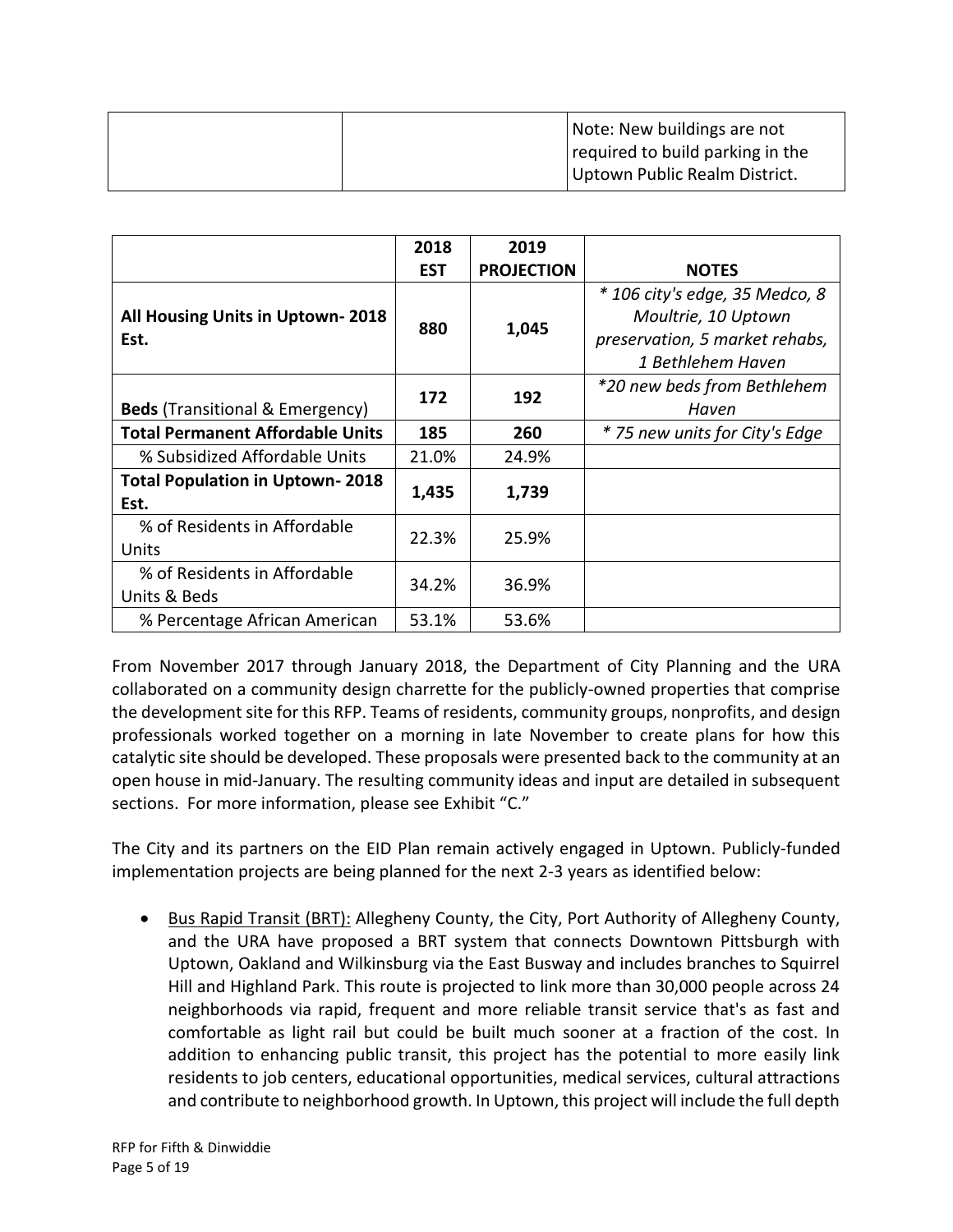reconstruction of Fifth and Forbes Avenues including new sidewalks, street lighting, bus shelters, signal improvements, and physically separated bike lanes that will include green infrastructure.

- Traffic Calming: In addition to improvement to Fifth and Forbes Avenues through the BRT project, City funds will be spent to fund projects that slow traffic on north-south cross streets to improve neighborhood safety and walkability. These projects are envisioned to include public art or other placemaking features.
- Green Infrastructure: In addition to green infrastructure incorporated as part of the BRT project, the Pittsburgh Water and Sewer Authority is planning at least four large green infrastructure projects for Uptown in streets, on publicly-owned parcels and as part of parks. These will reduce combined sewer overflow events, and minimize surface flooding and basement backups while enhancing the public realm in Uptown.
- Public Art Installations: The City's Division of Public Art and Civic Design has recently initiated the first of three art projects in Uptown as part of the new Uptown Art Program. The program aligns with the soon to be released Art Plan, as well as the EID Plan. The first of these projects is fully funded by public money, while additional funds are sought to expand the scale of future projects. Projects will be located on public property either in open space or in the right-of-way.
- District Energy Systems: The City's Division of Sustainability and Resilience is working with partners such as Duquesne Light Company and Clearway Energy Group (formally NRG) on the creation of district energy systems and a micro-grid in Uptown. This work implements EID Plan strategies that seek to bring online neighborhood scale renewable energy sources to reduce the neighborhood's greenhouse gas emissions, improve the reliability of energy systems, and reduce costs for residents and businesses. Clearway Energy Group recently completed the construction of its Uptown District Energy Plant to serve Uptown and the Hill District with steam and chilled water. Through the Performance Points System, proposed development that connects to district energy systems can gain an additional 30 feet in building height. For information about energy planning in Uptown, please contact Lindsay Baxter at Duquesne Light Company [\(lbaxter@duqlight.com\)](mailto:lbaxter@duqlight.com) or Clifford Blashford at Clearway Energy Group [\(Clifford.Blashford@clearwayenergy.com\)](mailto:Clifford.Blashford@clearwayenergy.com). Developers interested in incorporating district energy and receiving the height bonus are strongly advised to contact Clearway Energy Group during the development of their proposals.

Notable recent and planned private investments are briefly identified below:

- Uptown District Energy Plant
- UPMC Vision Rehabilitation Hospital
- City's Edge Apartments and Parking Project
- UPMC Cooper Fieldhouse at Duquesne University
- Amplify Church
- Merante's Market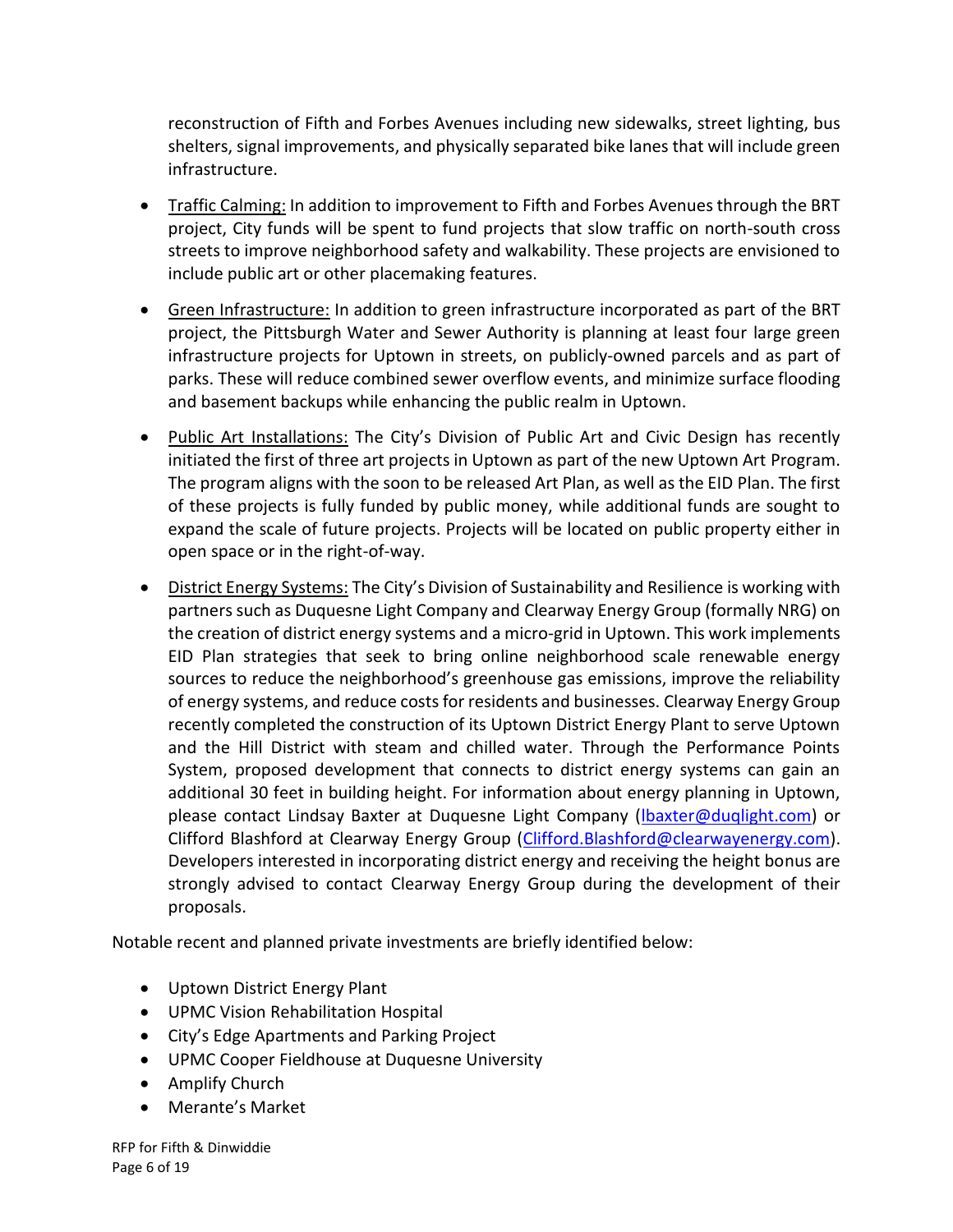- Fifth Avenue High School Lofts
- Flats on Fifth Apartments
- Uptown Lofts
- Roma Lofts
- Mackey Lofts
- Uptown Preservation Project (affordable rehabs of several vacant properties)
- Pride and 5th Market Rate Apartments
- Moultrie Street Renovations

Uptown is part of the PGHSNAP 2.0. To access the PGHSNAP data for this sector, click [here.](http://apps.pittsburghpa.gov/dcp/PGHSNAP_v2.02.pdf)

## **Community Desires for Site**

This section summarizes the desired elements the project should incorporate to be consistent with the adopted EID Plan, community input from the design charrette and open house described in earlier sections of this RFP, and a Public Realm Master Plan for the Fifth and Dinwiddie area commissioned by the Department of City Planning to guide development. These materials can be viewed in Exhibits "A", "C" and "D."

## Desired Elements:

- Sustainable building design and operation is of primary importance.
- There is a strong community desire to see buildings that meet the highest standards in energy and resource efficiency as well as the creation of a healthy environment. Buildings should express these elements visually through external systems, such as solar panels, wind turbines, and/or green roofs and through site features, such as open space with green infrastructure, water reuse fountains, and community gardens, etc. Project teams are advised to think creatively about addressing these desires through a combination of design and physical systems. A minimum of 10% affordable units (of all residential units proposed) at 50% area median income (AMI) is being requested to mirror the Inclusionary Zoning Committee's recommendation for the City in 2017.
	- o City Goals/Targets: The proposed buildings must join the [Pittsburgh 2030 District](https://www.go-gba.org/initiatives/pittsburgh-2030-district/) and should respond to the City's 2030 goals (50% energy use reduction, 50% transportation emission reduction, 100% diversion from landfills). All new buildings, developments and major renovations will be reviewed against energy use intensity (EUI) targets. This development should be designed to show a 70% (if completed prior to 2020) or 80% (if completed in 2020 or after) EUI reduction below the regional (or country) average/median for that building type, with a plan to be carbon neutral by 2030. For example, a multi-family building completed before 2020 should seek an EUI of 17 kBtu/sq ft or below. A project that will be completed in 2020 or after should have a EUI of 11 kBtu/sq ft. Please use the Zero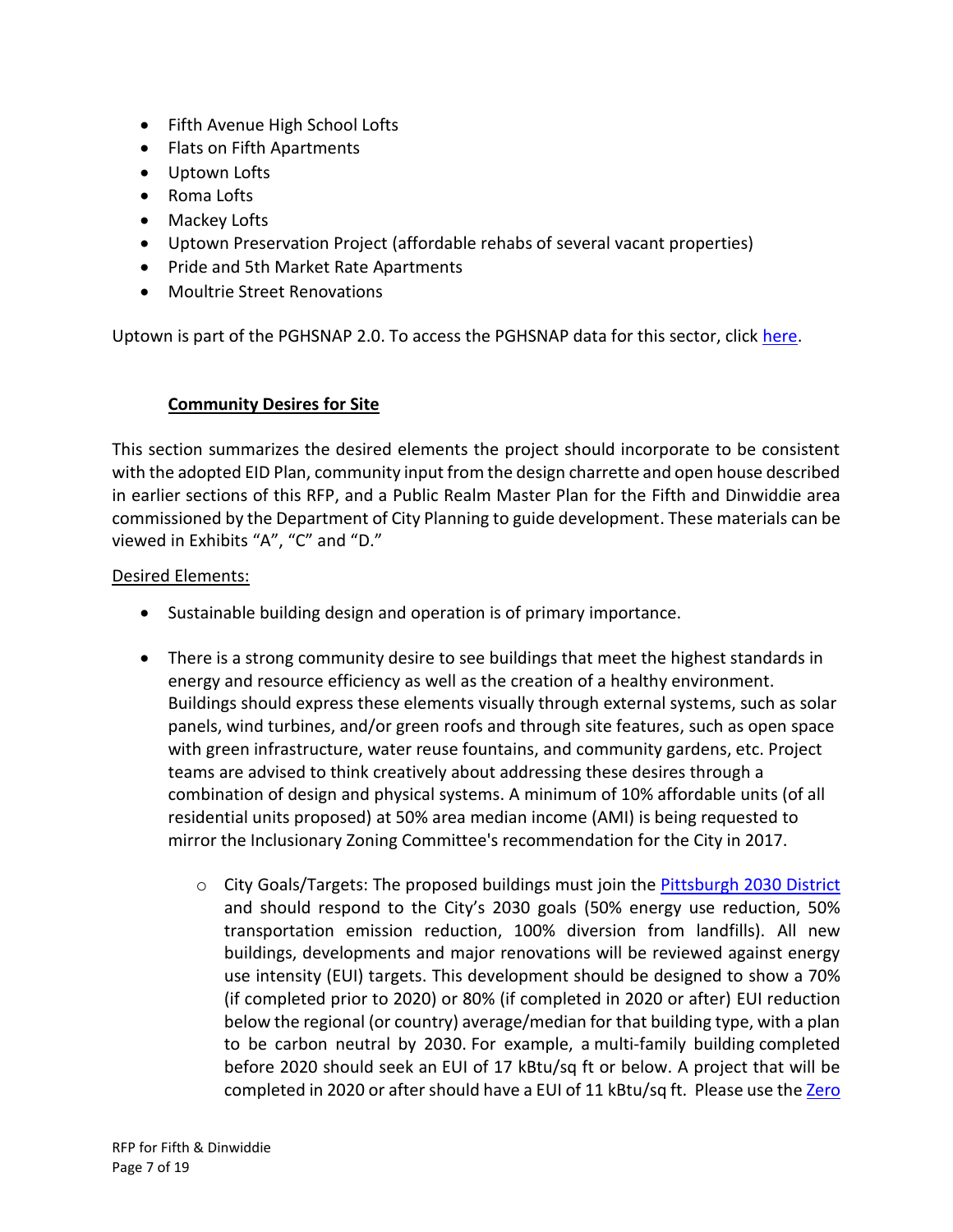[Tool](https://zerotool.org/zerotool/) to calculate the EUI of your proposed project [\(https://zerotool.org/zerotool/\)](https://zerotool.org/zerotool/). The project should target 50% reduction in water use from [local baselines.](https://www.go-gba.org/pittsburgh-2030-district-releases-water-baseline-report/) Additionally, please detail any sustainability related standards the project will attempt to meet in whole or in part (e.g., Passive House, ILFI, LEED, Sustainable SITES, Well, Green Garage, Park Smart, etc.).

- o Transportation Impacts: Teams should thoughtfully consider the project's transportation impacts and fully utilize existing and new transit access through the BRT proposal. Good transit-oriented development (TOD) practices should be combined with mode share goals and effective transportation demand management (TDM) practices to address impacts and contribute to overall project sustainability. Please contact Angie Martinez [\(Angie.Martinez@pittsburghpa.gov\)](mailto:Angie.Martinez@pittsburghpa.gov) at the Department of Mobility and Infrastructure for guidance on mode share goals and TDM strategies. Local guidance on TOD practices can be found in the [Port Authority of Allegheny County's Transit](https://www.portauthority.org/paac/CompanyInfoProjects/TransitOrientedDevelopment(TOD).aspx)-Oriented Development Guidelines.
- Uptown is a park-deficient area and there has been strong interest in expanding open space opportunities. More details about these features and their locations are provided below by location.
- Development on the portion of the site west of Dinwiddie Street:
	- $\circ$  The project should consist of one (1) or more buildings that take advantage of the new Performance Points System which provides bonus height for projects that implement the EID vision by providing affordable housing, energy efficient design, generating power renewably on-site or connecting to district energy systems, managing stormwater with green infrastructure and/or reusing buildings or creating new buildings that match historic character.
	- o Building mass and height should be concentrated along Fifth Avenue with a smaller scale and mass along Colwell Street consistent with the residential nature of buildings on the north side of Colwell Street. This could be accomplished through townhomes or a similarly designed element of a larger structure. This portion of the site could include structured parking that serves users of the site. The provision of parking available to institutions, organizations and residents outside the site would be considered an additional benefit. The Uptown Public Realm allows parking structures of 50 spaces or more when they provide at least three (3) community amenities as defined in Section 908.04.D.1.c of the Pittsburgh Zoning Code. Section 908.04.C.2 sets additional limits on structured parking and prohibits new surface parking adjacent to Fifth Avenue.
	- $\circ$  Proposals should consider how the project integrates into the existing fabric and scale of the area. Renderings, cross-sections or other similar illustrations should be included that show how this issue has been considered and resolved.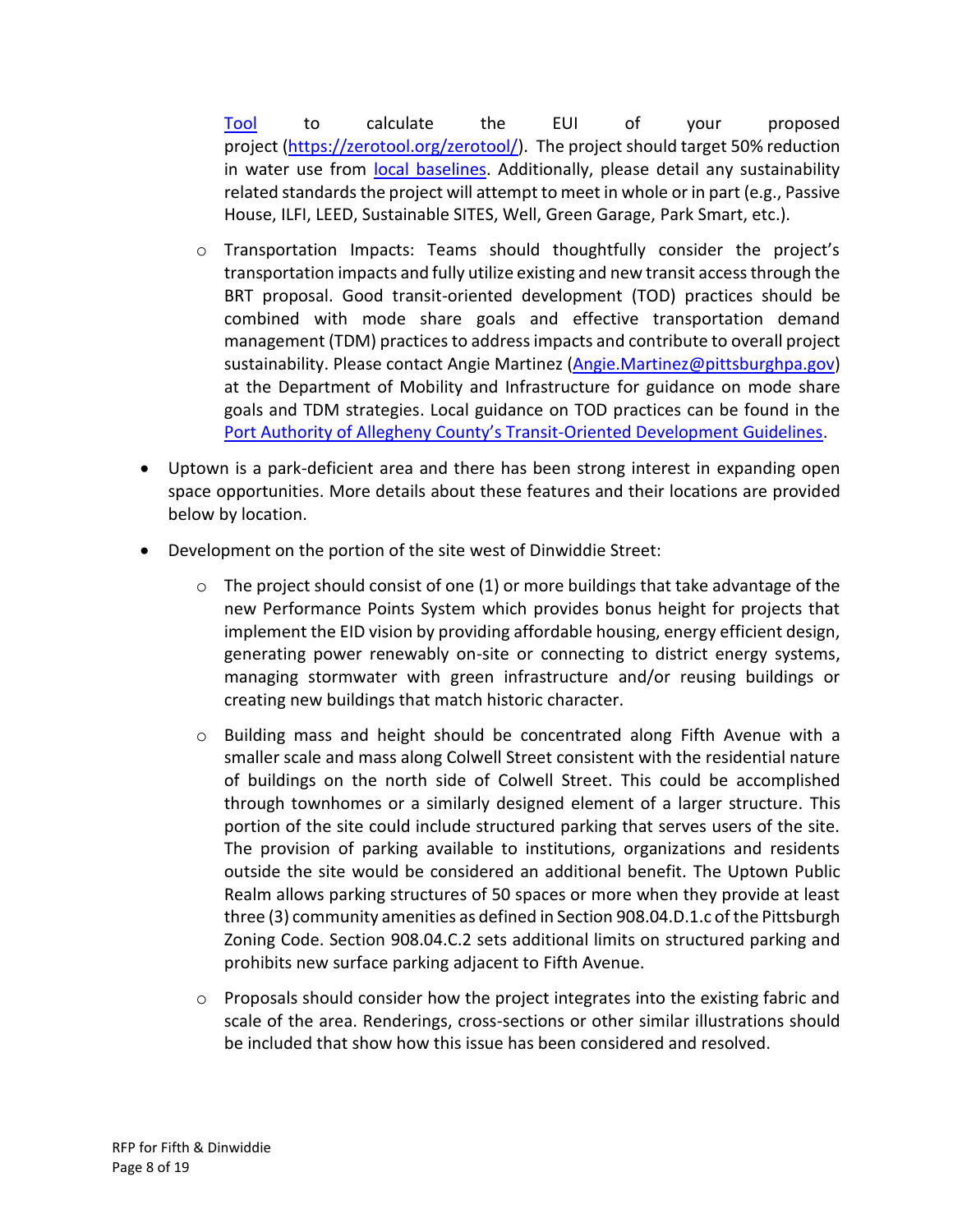- Proposals should include a sizable (e.g., 80 ft x 80 ft or more) publicly accessible park and/or plaza space. The community vision proposes this open space be located on the portion of the site directly to the west of Dinwiddie Street, but projects can propose the open space elsewhere in the development site. This feature should incorporate green infrastructure. Play space must be included as part of the open space programming in a location that is safe and shielded from traffic impacts. This play space can be multi-use and flexible (e.g., seasonal spray park or water feature incorporated into other activity areas).
- Other desired functions/uses to be accommodated within the open space feature(s) include parkland, seating for ground floor retail uses and the public including transit users, lighting, and other safety features. Consider the amenities provided by nearby parks (Graham Turk and Tustin) when developing proposals for the open space. The incorporation of food trucks and Farmers' Market space as an event that developers should be planned for within the new park and plaza space.
	- o Publicly accessible privately owned and maintained open space is preferred. Exhibit "D" is a Department of City Planning commissioned public realm master plan by Stoss Landscape Urbanism. The intent of this master plan is to provide further guidance to developers on how best to integrate open space on the development site with improvements in the right-of-way on Dinwiddie Street and Fifth Avenue and the proposed BRT station adjacent to the development site on Fifth Avenue. Developers are strongly advised to incorporate these proposals wherever possible.
	- $\circ$  Proposal should give thoughtful consideration to the expression of community identify through public art. This could take many forms including art on buildings, in the open space feature(s), and/or combined with lighting elements, etc.
	- $\circ$  Ground floor commercial uses are desired both on Fifth Avenue and adjacent to open space features to maintain a high level of activity and provide amenities both for tenants of the project and the surrounding neighborhood.
- Development on the portion of the site east of Dinwiddie Street:
	- $\circ$  Retain and reuse the historic Mugele Building (1807 Fifth Avenue) currently used by the Department of Public Works. The community supports adding additional floors on top of this building as long as these floors are set back from Fifth Avenue by 10-20 feet.
	- $\circ$  The surface parking lot east of Dinwiddie Street and adjacent to the Mugele Building should at a minimum be designed to serve as a community event space during certain hours of the day/week and could be converted in whole or in part to an open space feature. Desired functions/uses to be accommodated with the open space feature(s) include parkland, play areas for children, green infrastructure (e.g., permeable pavers and/or bioswales), seating for ground floor retail uses and the public including transit users, lighting and other safety features.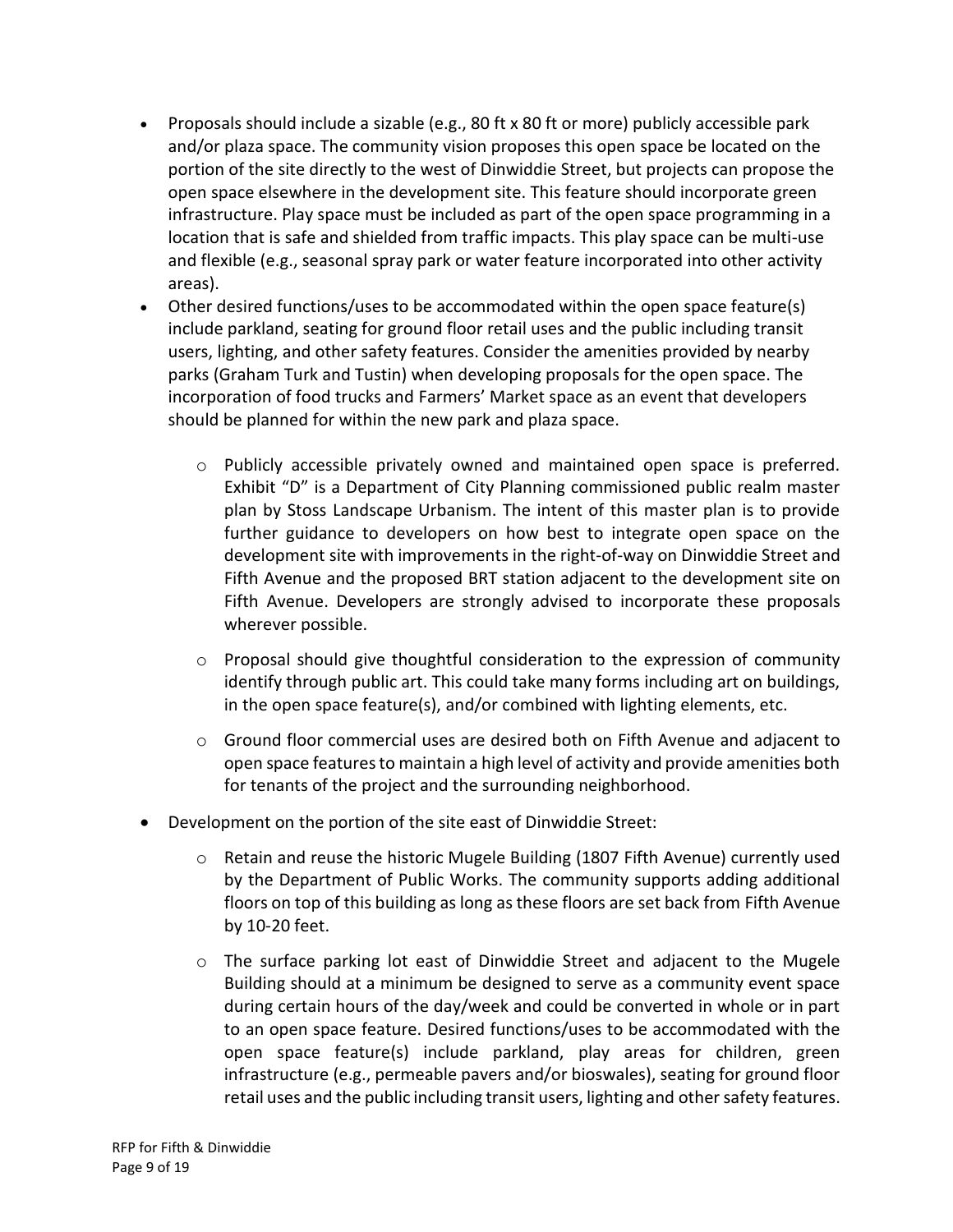- BRT station area: This site will be adjacent to an important station for the proposed BRT system and should be designed as a multi-modal transportation hub with transit, bike and pedestrian amenities. The station footprint will be located on Fifth Avenue west of Dinwiddie Street. Although applicants will not be expected to build the BRT station itself, in order for applications to be considered complete, they should show a design that accounts for the station footprint and how the proposed development project responds to and/or incorporates this important function. Such a station should open onto sidewalks that are wide enough to accommodate: waiting transit riders, a five-foot, minimum, (10 preferred) clear path behind the station for through access and any desired streetoriented retail uses, such as outdoor café seating, or indoor space that opens onto the sidewalk and/or open onto the open space feature (i.e., park, plaza, play area) adjacent to Dinwiddie Street. Projects should not assume that café seating will be permitted in the public right-of-way; if proposed, the clear path requirements must be accounted for and proper easements shown. The developer may build the station area as part of the project or propose that the City use this design as the basis of its own design for this station. A system-wide design process for BRT station structures will be underway later in 2018. Again, developers are strongly advised to incorporate proposals from the Fifth and Dinwiddie Public Realm Master Plan presented in Exhibit "D."
- Street Edges: Mobility for all modes must be accommodated around the edge of the site the existing right-of-way lines for Fifth Avenue and Dinwiddie Street cannot be modified. The Fifth Avenue curb is only available for BRT use (i.e., no loading, valet, parking, or curb cuts will be permitted). Dinwiddie Street curbside uses can be slightly more flexible, depending on the uses and site design proposed, excepting curb cuts for driveway access. Projects may propose to extend plaza materials and design features across Dinwiddie Street to create continuity of place across the intersection, but full height curbs must be maintained (i.e., no curb-less street or continuous level plaza), as the street will continue to serve as a key mobility corridor to the Hill District. Our Way as a service street should be maintained in some fashion such that it continues to serve the existing uses to the west of the project site—it should have an outlet either at its existing location or at some other point at Dinwiddie Street or Colwell Street depending on the needs of the proposal. Proposers should use Our Way first when designing curb cuts for vehicular access to the site. Colwell Street may have flexible uses along its curb face, and curb cuts for vehicular access are permitted if Our Way is not feasible.
- Colwell Connector Trail: The City is developing an innovative on- and off-street trail system for the Uptown corridor. A portion of this trail will be built on the southern side of Colwell Street. A presentation showing the current draft design of this trail is included as Exhibit "E" and should be shown in all development proposals. Further guidance for the inclusion of this trail feature into the development site can be found in the Fifth and Dinwiddie Public Realm Master Plan in Exhibit "D."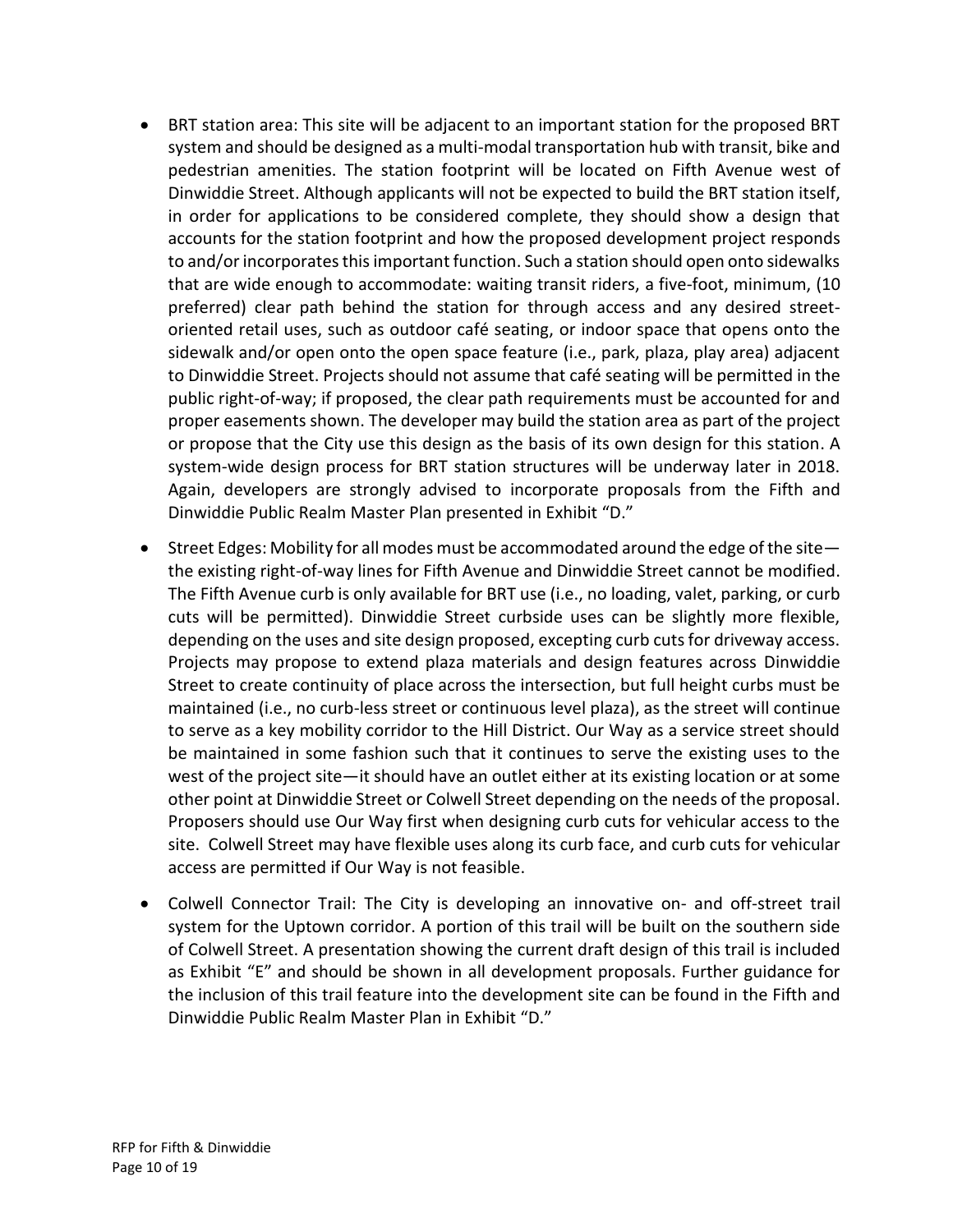## **Public Funding**

The URA intends to work with the selected Redeveloper to meet affordable housing goals. The Pittsburgh Zoning Code provides up to 72 feet of additional building height to projects in Uptown that incorporate Affordable Housing (see Pittsburgh Zoning Code Section 915.07). If requested, the URA will work with the Developer to help fundraise for available uses of subsidy to fulfill these goals. Potential non-URA sources of subsidy include Low Income Housing Tax Credits (LIHTC), awarded by the Pennsylvania Housing Finance Agency (PHFA), Federal Home Loan Bank (FHLB), Affordable Housing Program (AHP) funds, and other public and private sources. Contingent upon funding availability and URA Board approval, the URA may consider providing loan financing for an affordable housing/mixed income housing development through the URA's Housing Department and/or the URA's Housing Opportunity Fund (HOF) Department. Questions regarding funding sources should be directed to Shaina Madden at [smadden@ura.org.](mailto:smadden@ura.org)

Additionally, since the site is situated within a potential Transit Revitalization Investment District (TRID), a portion of the property tax increment generated by improvements to the site may be allocated to affordable housing and public infrastructure improvements in the potential TRID. As such, Redevelopers will be prohibited from seeking tax exemption or abatements for property taxes though the URA reserves the right to recommend a waiver on this requirement for public purpose uses.

**There is no commitment by the URA to provide subsidy for this project. Proposers must take this into consideration.** 

## **5. SUBMISSION REQUIREMENTS**

## **Please note that the URA is currently using Public Purchase as its new RFP Platform.**

Redevelopers must register at: [http://www.publicpurchase.com](http://www.publicpurchase.com/) to submit their proposal online through Public Purchase. Additionally, 13 hard copies and one (1) electronic copy containing one (1) PDF file (flash drive, cd, or email), and a \$500 non-refundable application fee made payable to URA of Pittsburgh should be sent to the address below on or before the due date shown on the cover of this RFP:

> Claren Healey, Development Officer Real Estate Department Urban Redevelopment Authority of Pittsburgh 200 Ross Street, 10th Floor Pittsburgh, PA 15219 [chealey@ura.org](mailto:chealey@ura.org)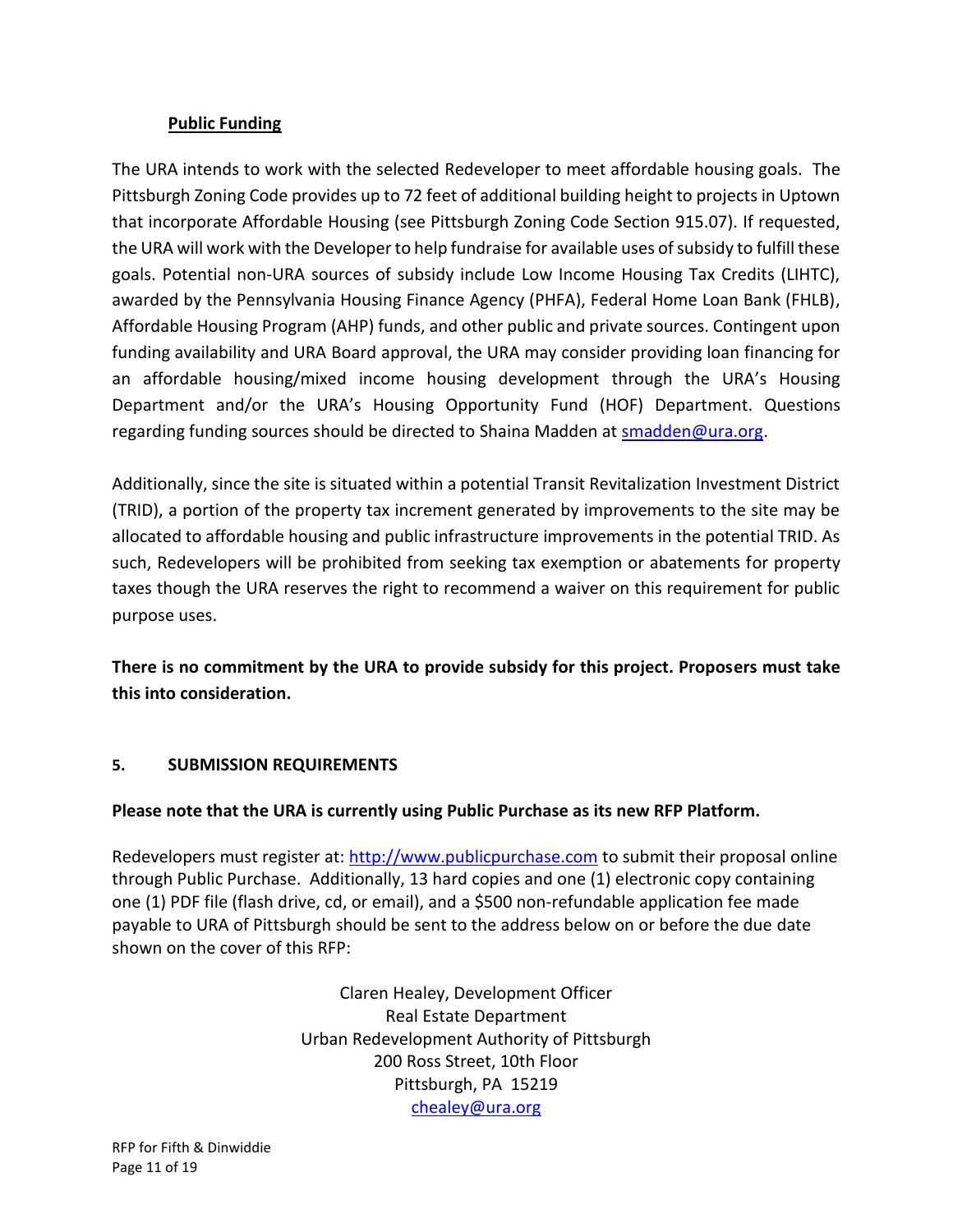**All questions regarding this RFP should be submitted through the Public Purchase platform**. See instructions on registering for and accessing Public Purchase in Exhibit "F."

Inquiries related to MWBE participation should be directed by email to Diamonte Walker, director of Performance and Compliance, at [mwbe@ura.org.](mailto:mwbe@ura.org)

The URA will not reimburse firms for any expenses incurred in preparing responses to this RFP.

## **6. PROPOSAL REQUIREMENTS**

The following Proposal Requirements will serve to establish a Redeveloper's overall capacity to complete this project and to meet the requirements and obligations associated with the land. Each submission should include the following:

1) RFP Summary Sheet

This should be the cover page and include the firm's name, contact person, and contact information (Exhibit "G")

- 2) Table of Contents
- 3) Development Team Profile

Provide a description of the development team, including but not limited to the developer, architect, engineer, etc.

- 4) Project Narrative
	- a. Project Description specific use, number and type of units (for residential, including the breakdown of for-sale/rental market rate/affordable) and/or commercial type and square feet
	- b. Community engagement plan explain how you plan to engage the community and how you plan to incorporate their input if selected.
	- c. Explanation of ownership entity (single owner, partnership, LLC)
	- d. Prospective development timeline, including major milestones

## 5) Schematic Drawings of the Proposed Project

- a. Site Plan
- b. Elevations
- c. Renderings
- 6) Financial Capacity
	- a. Detailed description of ability to finance the costs associated with project
	- b. Identification of the people or entities in the proposed development team, including any and all joint ventures, general, or limited partners, and respective percentages of interest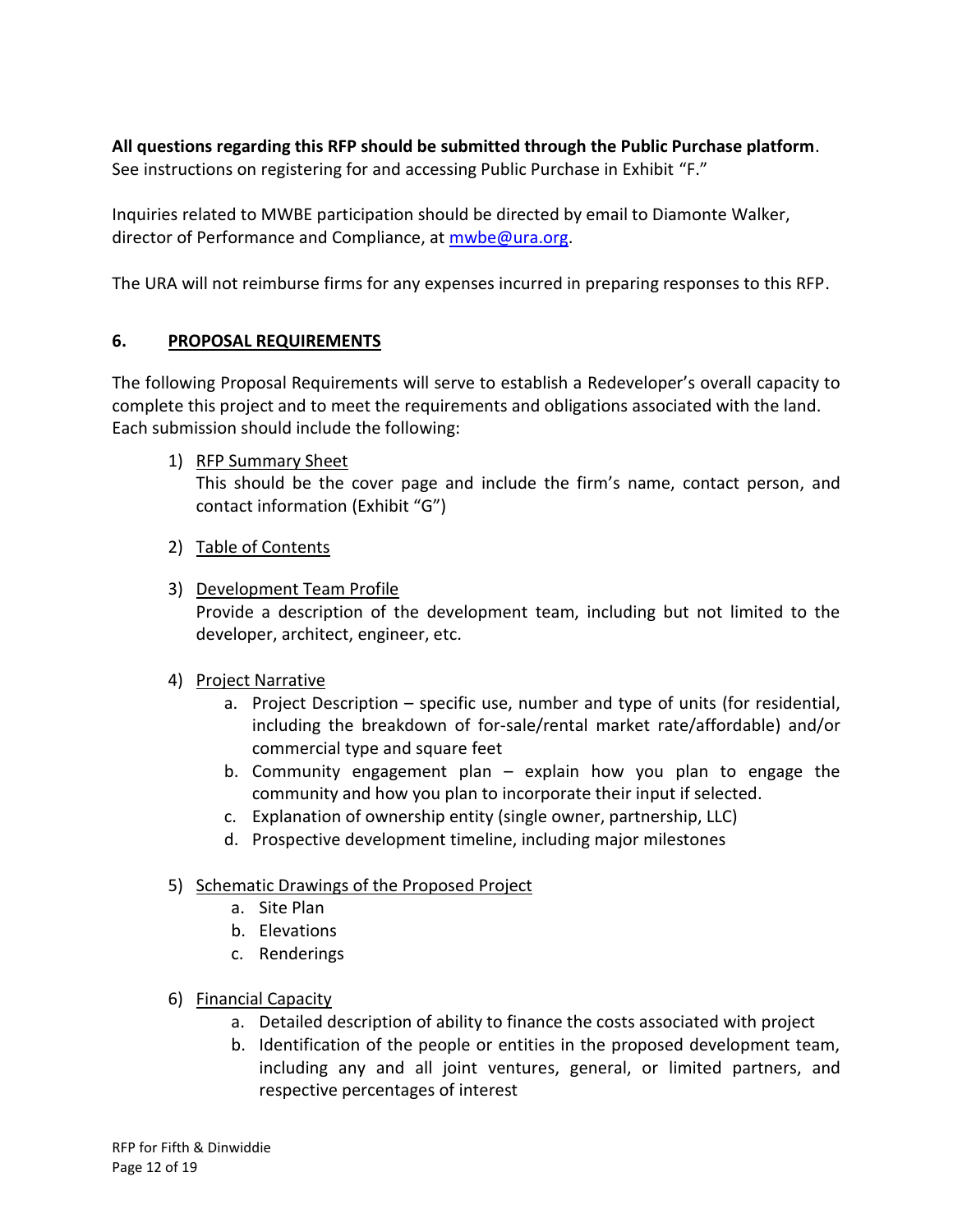- c. Role of each listed in the proposed development team
- d. Statement of Equity Contribution with source identified
- e. Letter of Interest of references from lending institutions, if applicable
- f. Letters of Interest from potential tenants, if applicable
- g. Redeveloper's financial statements (under separate cover)

## 7) Budgets

- a. Financing sources with funding gaps identified
	- i. If you propose to use Low Income Housing Tax Credits (LIHTC) as a source (either 9% credits or 4% credits), please include a LIHTC equity calculation.
	- ii. If there is a gap identified and you plan to apply for URA financing, please clearly identify funding amount, source, and use.
	- iii. If you propose to apply for other state or federal funding sources that are not yet committed, please clearly identify the amount and funding source in your budget, e.g., Redevelopment Assistance Capital Program (RACP), Multi-modal Transportation Fund (MTF), Community Infrastructure and Tourism Fund (CITF), Gaming and Economic Development Fund (GEDF), etc.
- b. Project uses including Redeveloper's offer as well as projected hard and soft costs
- c. Proforma including all anticipated operational and maintenance costs
- d. Phased sources and uses, if applicable, with first phase clearly identified
- e. Completion of attached Project Sources and Uses of Funds Template (Exhibit "H")
- 8) Minority and Women-Owned Business Enterprise (MWBE) Requirements

The URA has a long history of diversity and inclusion within all of its programs and other activities. The URA encourages the full participation of minority and women business owners and professionals in this effort. The URA requires that all applicants demonstrate a good faith effort to obtain minority and women-owned business participation in work performed in connection with URA initiatives. The URA acknowledges and adheres to the city's goal of 18% minority (MBE) and 7% women (WBE) participation.

A MWBE narrative needs to be included with the Redeveloper's proposal. See Exhibit "I" for MWBE Narrative Requirements. MWBE participation can be satisfied by:

- a. Ownership/Partnership of firm;
- b. Use of minority or women-owned businesses as vendors;
- c. Subcontracting with firms owned and controlled by minorities and/or women. If this is to be done, that fact, and the name of the proposed subcontracting firms, must be clearly identified in the proposal.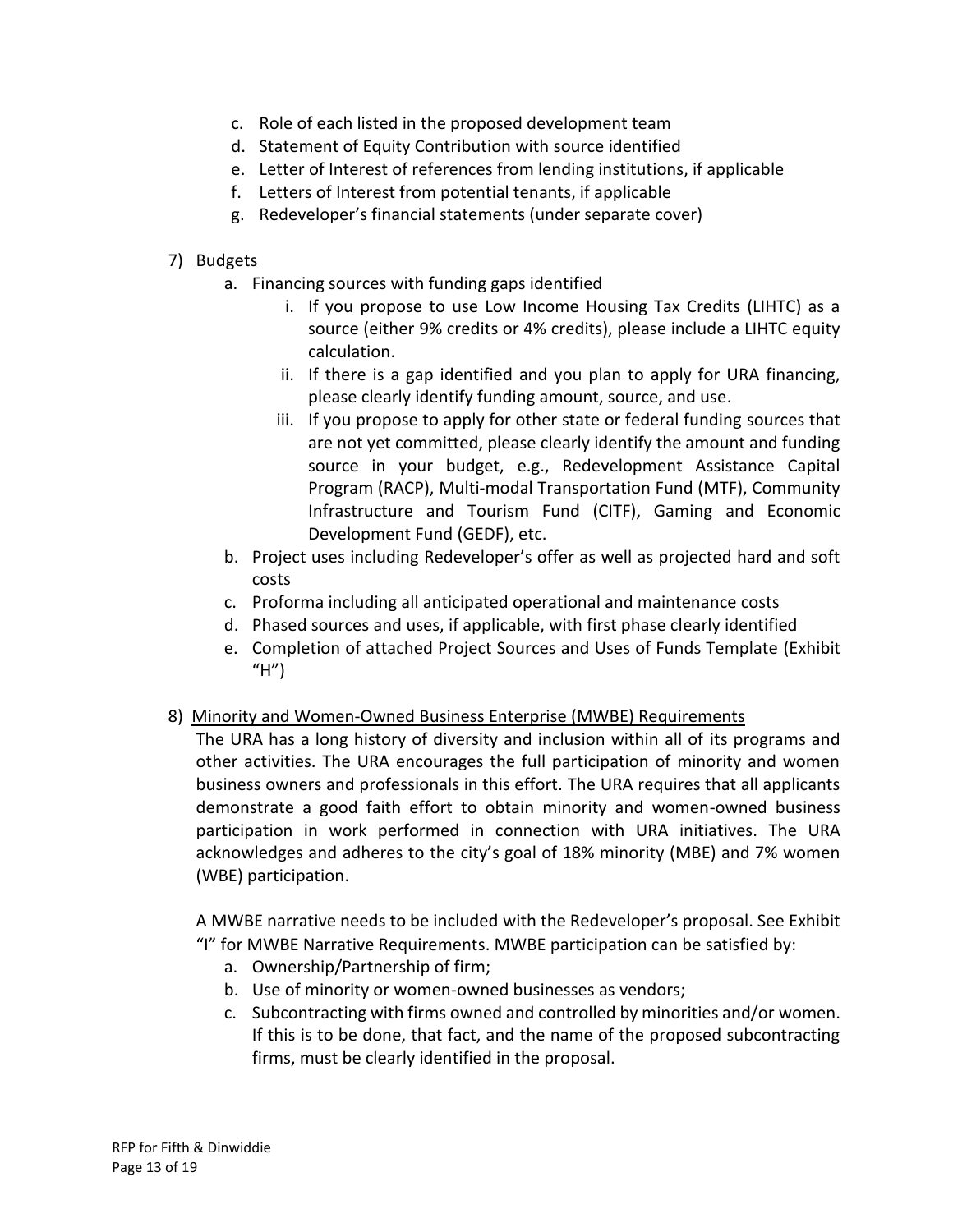Any questions about MWBE requirements should be directed to Diamonte Walker, director of Performance and Compliance, at (412) 255-6610 or [dwalker@ura.org.](mailto:dwalker@ura.org)

## **Notice to MWBE Firms Interested in Contracting Opportunities**

If you are an MBE or WBE firm interested in working on this project, you may submit a capability statement describing your firm and the work that your firm would like to perform. Upon receipt of this statement, your firm will be added to a list of potential MWBE subcontractors, to be shared for consideration with the contract awardee. Interested firms should send capability statements to  $mwbe@ura.org$  no later than Friday, June 28, 2019. Capability statements must be within the scope of work related to this project and clearly identify the limited scope.

Please note: Providing a capability statement does not guarantee that your firm will be contacted or contracted to work on this project.

The URA will not make an official recommendation as to which MWBE firms the project awardee must utilize. All capability statements submitted by qualifying firms, by June 28, 2019, will be shared with the selected Redeveloper to aid in the Redeveloper's good faith effort to meet the 18% MBE and 7% WBE goals for the project. MWBE firms are highly encouraged to attend pre-proposal conferences, site tours, Q & A sessions, and/or community meetings to make direct connections early in the process.

## 9) Minority Workforce Inclusion (MWI) Narrative Requirements

 In accordance with City of Pittsburgh Executive Order Number 2018-03, the URA requires that all respondents demonstrate and document a good faith effort to meet or exceed the city's 12% minority workforce inclusion (MWI) goal for all URA projects with total project costs of \$500,000 or greater. As a matter of policy, all proposal packages submitted to the URA must include an MWI narrative detailing how the respondent plans to meet the URA's expressed MWI goal of 12%. If awarded the project, the respondent will be asked to submit an MWI plan evidencing that 12% of the labor hours are fulfilled by minority workers.

MWI participation can be fulfilled by:

- a. Employment level of minorities and/or women in the firm;
- b. Staffing of minorities and/or women on URA matters.

See Exhibit "J" for MWI Narrative Requirements. Any questions about MWI requirements should be directed to Diamonte Walker, director of Performance and Compliance, at (412) 255-6610 or  $d$ walker@ura.org.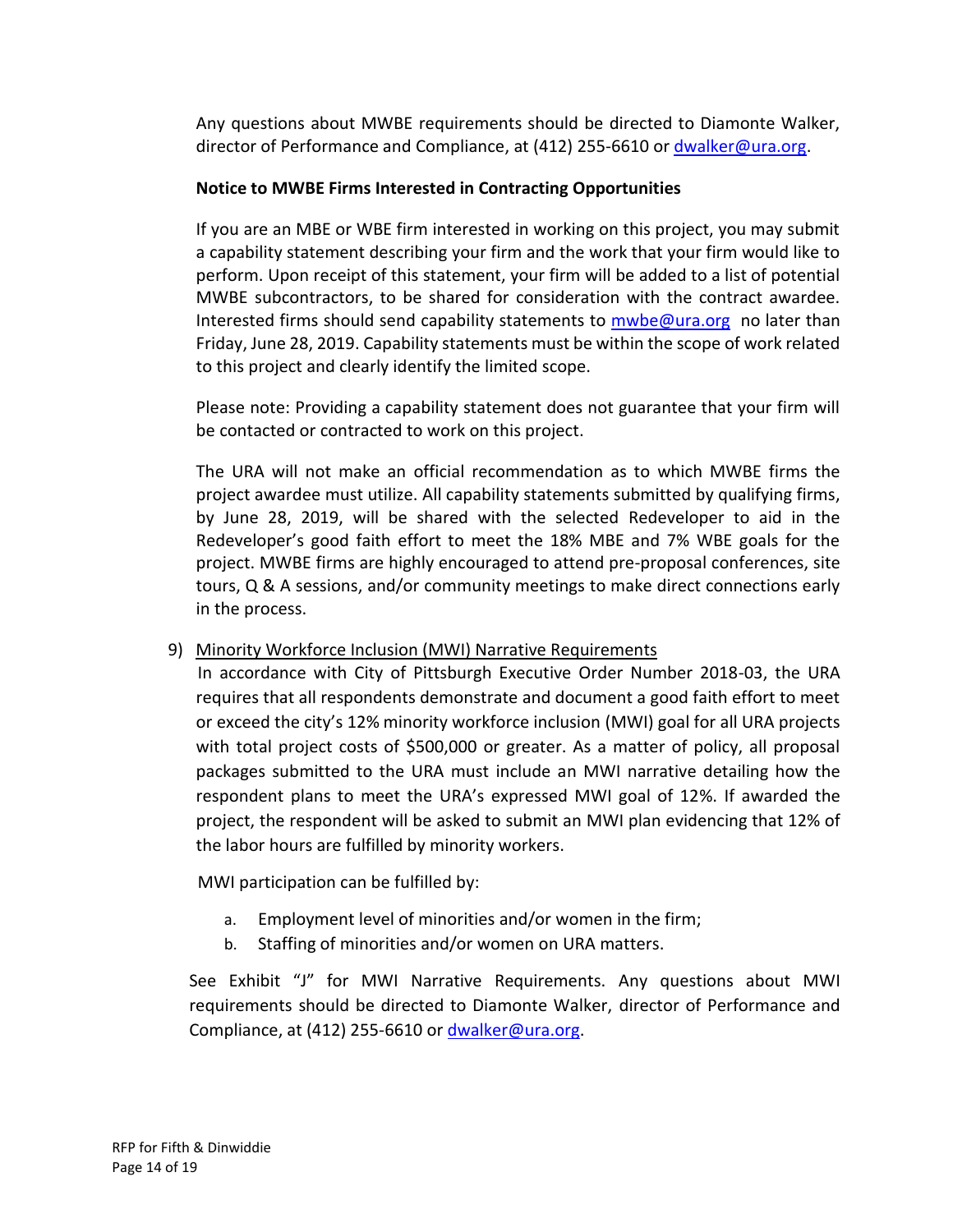## 10) Pittsburgh p4 Performance Measures

The p4 Performance Measures are an evaluation tool that informs alignment of investments in real estate development projects to the City's commitment to sustainable and equitable practices.

a. If project costs are expected to exceed \$2,000,000, Respondent must submit a p4 narrative for the project (see Exhibit "J")

## 11) References

- a. Provide three (3) client references related to the applicable experience described in Section 5 above. Strong references include banks, municipal entities, co-developers, tenants, and press clippings that include project narratives to describe previous work. Include the reference's name, title, address, and direct telephone number.
- b. Please provide applicable references from community-based organizations the development team has worked with in the past
- 12) Other Information

Please provide any other information you believe is pertinent to the URA's consideration of your firm

## **7. SELECTION CRITERIA**

Proposal responses will be evaluated by a Review Committee comprised of community representatives, representatives from local elected officials, a representative from the Department of City Planning, and various URA staff. The URA intends to make a recommendation to its Board to enter into Exclusive Negotiations with a Redeveloper.

One or more Redevelopers may be asked to meet with the selection committee in a formal interview process.

A Redeveloper will be selected based on, but not limited to, the following criteria:

1) Appropriateness of proposed plan as it relates to the EID Plan (Exhibit "A"), the Community Desires for the Site as detailed in this RFP, and the Fifth and Dinwiddie Public Realm Master Plan (Exhibit "D")

- 2) Redeveloper's experience in completing similar projects
- 3) Ability to assemble a team with the appropriate specialties
- 4) Demonstration of ability to attract and secure financing
- 5) Commitment to p4 Performance Measures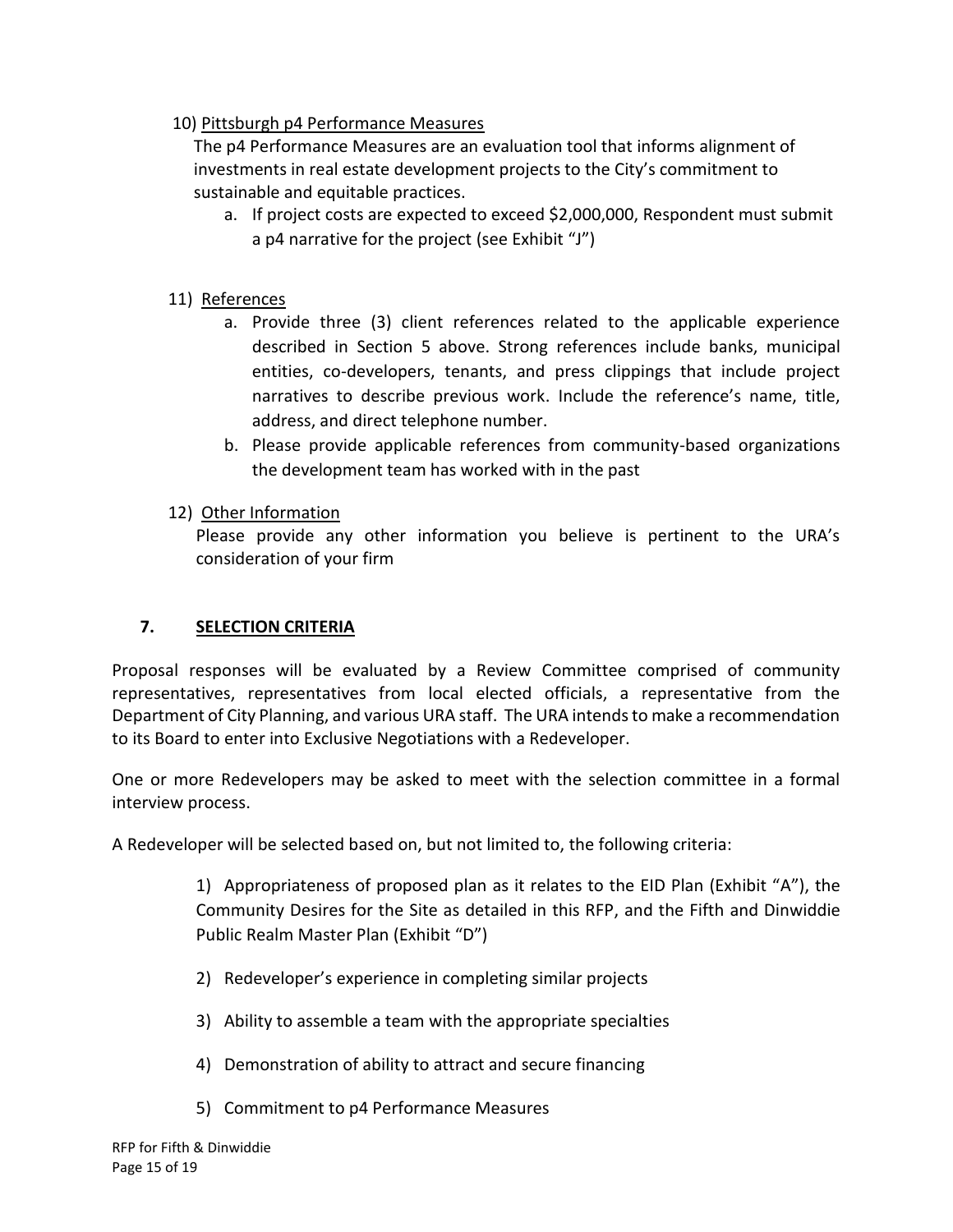- 6) Commitment to MWBE participation
- 7) Commitment to Minority Workforce Inclusion participation
- 8) Experience with community engagement in previous projects and demonstration of commitment to follow the URA's Community Input Process, (Exhibit "K"), for community participation and interaction for the project
- 9) Commitment to giving community residents first consideration for employment opportunities
- 10) Willingness to enter into a Letter of Intent describing development scope and each party's due diligence activities through to closing
- 11) Willingness to market available space to current community business owners
- 12) A minimum of 10% affordable units (of all residential units proposed) at 50% AMI

A Redeveloper will be recommended to the URA Board based on the overall quality of the proposed project. The URA does not sell land for speculative purposes. Any such proposal to acquire and hold the land with construction to occur when and if it is successfully marketed will be rejected. Furthermore, the URA will reject any Redeveloper who intends to purchase the entire site but develop only a portion of that site. If that is the intention, the Redeveloper should submit a response for a portion of the site.

The evaluation of the Redeveloper's qualifications, experience and capacity will be based upon information in the proposal submitted by the Redeveloper, interviews, investigation of projects completed by the Redeveloper, assessment of performance in previous undertakings and other pertinent factors. The URA will follow its Disposition Process (See Section 8 below) which includes significant design review and construction oversight.

The URA Board must approve any and all Redevelopers who purchase URA land.

## **8. DISPOSITION PROCESS**

Should the URA Board select a respondent as a Redeveloper, such Redeveloper will be required to comply with the URA's Disposition Process. As part of this process, the Redeveloper must show that all funds needed for the fully-realized project are available at the time of closing. In order to give the community a level of comfort that the site will be responsibly redeveloped, the URA will review the Opinion of Probable Cost and construction plans against the evidence of financing to determine if the information presented is reasonable and corresponding. The URA will not close on a property until all the terms of the disposition process are fulfilled. See Exhibit "L" for Disposition Process Overview.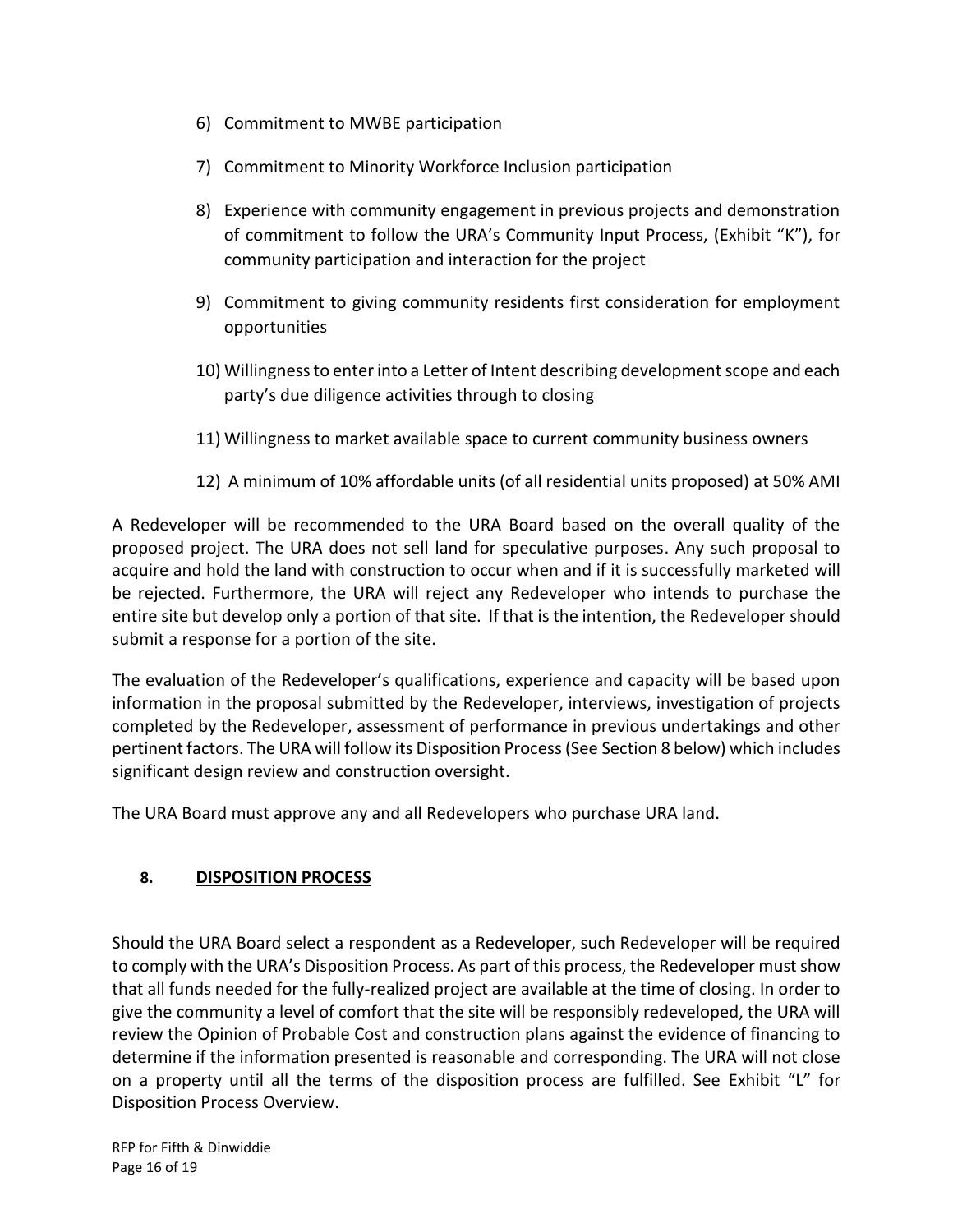The Redeveloper must be willing to enter into a written Disposition Contract with the URA. The Disposition Contract is the binding document that details the Redeveloper's plan to design, finance, purchase, and construct the redevelopment project. Taxes, liability insurance, site security, and all aspects of owning and redeveloping the property shall be the full responsibility of the Redeveloper at the time of sale, as specified in the Disposition Contract.

The URA Board must approve any and all Redevelopers who purchase URA property. Upon URA Board approval, the Redeveloper's purchase of the property will occur after execution of a Disposition Contract, approval of the final construction documents and issuance of a building permit. The purchase of the property will occur simultaneously with the closing on the Redeveloper's construction financing.

# **9. LEGAL INFORMATION**

The URA shall have the right to verify the accuracy of all information submitted and to make such investigation as it deems necessary to determine the ability of a Redeveloper to perform the obligations in the response. The URA in its discretion reserves the right to reject any response when the available evidence or information does not satisfy the URA that the Redeveloper is qualified to carry out properly the obligations of the response; is a person or firm of good reputation or character for strict, complete and faithful performance of business obligations; or if the Redeveloper refuses to cooperate with and assist the URA in the making of such investigation.

- 1) Inspection of Parcel: Redevelopers shall be given an opportunity to inspect the property and the title to the property, among other things. If the Redeveloper is selected and elects to proceed after exercising its due diligence, it shall acquire or take possession of the parcel(s) in "AS-IS" CONDITION, unless otherwise agreed to by the URA in its discretion, in a disposition contract.
- 2) Building Permits, Zoning Variances and Financial Viability: The sale of the property in no way guarantees or warrants grading permits, building permits, zoning variances or financial viability. The URA reserves the right to refuse to sell the property until a Redeveloper obtains all necessary permits.
- 3) Disclaimer of Liability: Redevelopers acknowledge by submitting information and proposals to the URA that the URA does not undertake any obligations and shall have no liability with respect to the development program, this RFP, and responses thereto, nor with respect to any matters related to any submission by a Redeveloper.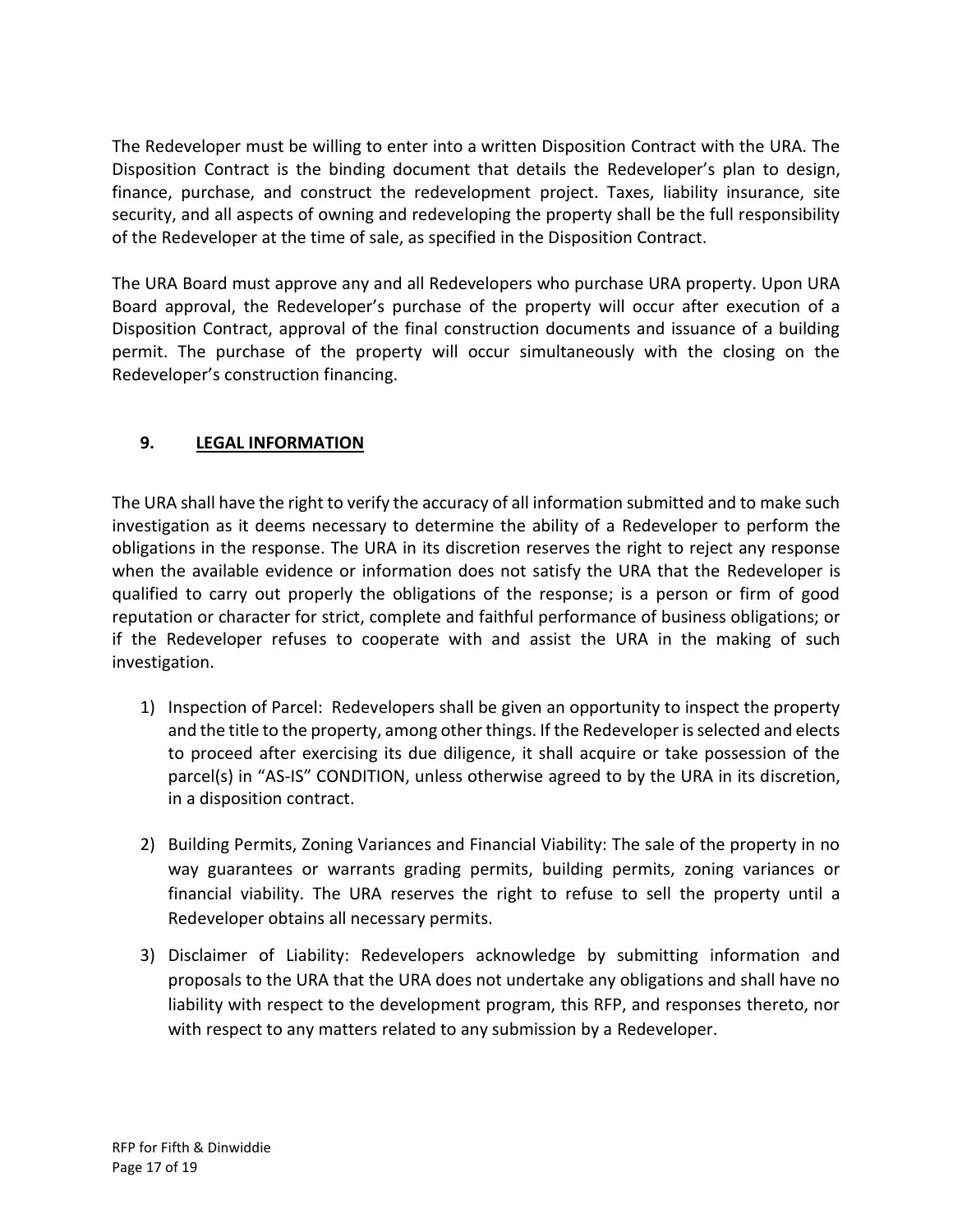- 4) Minority and Women-Owned Business Enterprises (MWBE) Requirements: The URA requires that all applicants demonstrate a good faith effort to obtain minority- and women-owned business participation in work performed in connection with URA initiatives. The URA acknowledges the City's goal of 18% minority and 7% women participation in planning and/or professional service activities. Any questions about MWBE requirements should be directed to Diamonte Walker, director of Performance and Compliance, [mwbe@ura.org.](mailto:mwbe@ura.org)
- 5) Minority Workforce Inclusion (MWI) Requirements: In accordance with City of Pittsburgh Executive Order Number 2018-03, the URA requires that all respondents demonstrate and document a good faith effort to meet or exceed the city's 12% minority workforce inclusion goal for all URA projects with total project costs of \$500,000 or greater. Any questions about MWI requirements should be directed to Diamonte Walker, director of Performance and Compliance, [mwbe@ura.org.](mailto:mwbe@ura.org)
- 6) Sustainability Requirements: The selected Redeveloper will be required to demonstrate a good faith effort to incorporate environmentally sustainable features and practices into their development plan. The successful Redeveloper will be required to submit a final p4 Performance Measures evaluation for the project for review by a p4 Review Committee.
- 7) The Redeveloper, for itself and its employees, contractors, and primary subcontractors, agrees not to discriminate against or segregate any person or group of persons on any unlawful basis in the construction, sale, transfer, use, occupancy, tenure or enjoyment of the property or any improvements erected or to be erected thereon, or any part thereof.
- 8) The URA reserves the right to accept an offer or proposal other than the highest offer.
- 9) The URA reserves the right to negotiate with any, all, or none of the Redevelopers and to recommend another Redeveloper in the event that the originally selected Redeveloper defaults or fails to execute a disposition contract.
- 10) The URA shall be the sole judge as to which, if any, proposals and Redevelopers best meet the selection criteria. Notwithstanding anything in this RFP to the contrary, URA reserves the right to reject any or all proposals received, to waive any submission requirements contained within this RFP, and to waive any irregularities in any submitted proposal.
- 11) This RFP is submitted subject to errors, omissions, and/or withdrawal without notice by the URA at any time.
- 12) All proposals, including attachments, supplementary materials, addenda, etc. shall become the property of the URA and will not be returned.
- 13) Addenda will be posted on Public Purchase. All such addenda shall become part of the RFP documents and all Redevelopers shall be bound by such addenda, whether or not received by the Redevelopers.